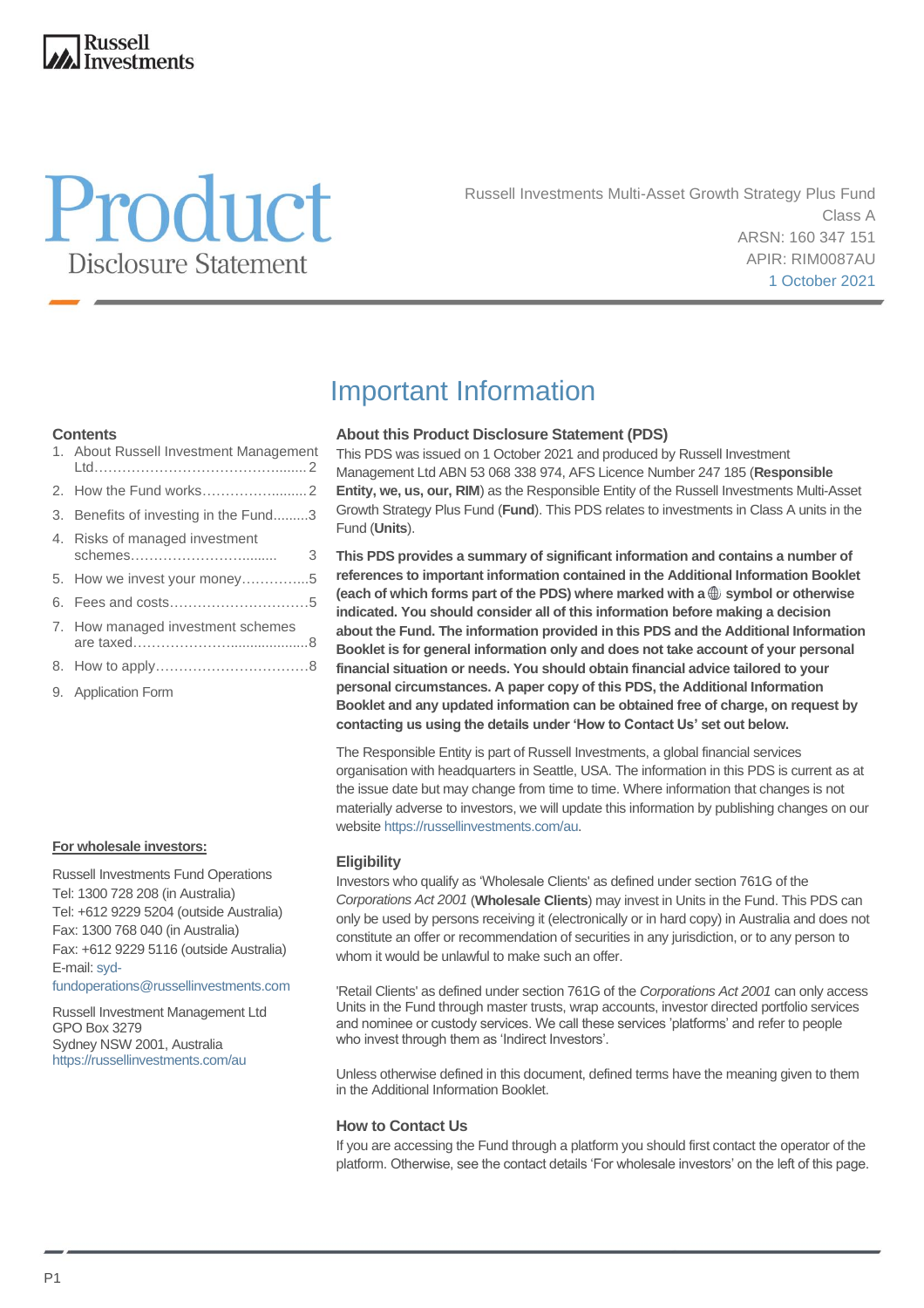# 1. About Russell Investment Management Ltd

RIM is the Responsible Entity for the Fund. RIM is responsible for the operation of the Fund and has the power to delegate certain duties in accordance with the Corporations Act 2001 and the constitution of the Fund **(Constitution)**.

Russell Investments is a global investment solutions partner, dedicated to helping investors reach their long-term goals. Building on an 85-year legacy of continuous innovation to deliver exceptional value to clients, Russell Investments offers investment solutions in 32 countries, managing over A\$441 billion in assets (as of 30 June 2021). Russell Investments specialises in multi-asset solutions, scouring the globe for investment strategies, managers and asset classes to deliver to its clients around the world.

Headquartered in Seattle, Washington, Russell Investments has offices in 18 cities, including in New York, London, Tokyo and Shanghai. For more information about how Russell Investments helps to improve financial security of its clients, visi[t https://russellinvestments.com/au.](https://russellinvestments.com/au)

RIM may appoint one or more different money managers (including other members of Russell Investments) (each an "investment manager") to manage some or all of the assets of the Fund.

# 2. How the Fund works

The Fund is a managed investment scheme (**MIS**) registered with the Australian Securities and Investments Commission (**ASIC**). 'Interests' in a scheme are 'financial products' and are governed by the *Corporations Act 2001* and the Constitution. When you invest in the Fund, your money is pooled with investments from other investors and used to buy assets for the Fund, which we manage on behalf of all investors. We, rather than you, have control over the Fund's assets, management and operation. Your investment is not a direct investment in any particular asset of the Fund and does not give you an interest in it.

Indirect Investors accessing the Fund through a platform should contact the operator of the platform for information on how to transact. Other investors should refer to the information below.

**Investing**

You must complete the Application Form attached to this PDS. If you are a new investor, you must also complete the forms contained in the Client Account Manual, which is available from Russell Investments Fund Operations.

Application Forms are generally processed each business day. As long as we receive your completed Application Form and application money by 12:00 noon Sydney time on a business day, we will generally process your application using the entry price for that business day. If we receive your completed Application Form or additional investment and application money after this time, or on a day that is not a business day, we will generally process your application using the entry price for the next business day after we receive it.

Application monies that have been received but are not able to be invested will be held without bearing interest for up to one month following receipt, at which time the monies will be returned to you.

Please note that we may, without giving any reason, refuse all or part of an application.

When you invest directly you will be issued a number of Units in the Fund based upon the amount invested and the current entry price for Units. Entry prices for Units are determined in accordance with the Constitution based on the net asset value of Units (**NAV**) divided by the number of Units on issue in the Fund, plus any buy spread as referred to in section 6 of this PDS. The NAV for Units is calculated based on the assets of the Fund attributable to Class A units less the liabilities (including costs and expenses) of the Fund attributable to Class A units.

Your Units represent your proportionate share of the Fund and the value of your investment. As a result, each Unit has a dollar value or 'unit price'. In accordance with the Constitution we may create and issue additional classes of units in the Fund.

Unit prices in the Fund will vary as the market value of the assets of the Fund rises or falls.

You can increase your investment in the Fund at any time by applying for more Units in the Fund and decrease your investment by transferring or withdrawing some of your Units in the Fund. Please contact Russell Investments Fund Operations for instructions on how to make additional investments.

You should read the important information 'About Russell Investment Management Ltd' before making a decision - go to section 1 of the Additional Information Booklet available at [https://russellinvestments.com/](https://russellinvestments.com/au/DRRS/aboutrim) [au/DRRS/aboutrim](https://russellinvestments.com/au/DRRS/aboutrim) 

⊕)

The material relating to 'About Russell Investment Management Ltd' may change between the time when you read this PDS and the day when you acquire the product.

You should read the (什) important information about 'How the Fund works' before making a decision - go to section 2 of the Additional Information Booklet available at [https://russellinvestments.com/](https://russellinvestments.com/au/DRRS/howfundworks) [au/DRRS/howfundworks](https://russellinvestments.com/au/DRRS/howfundworks)

> The material relating to 'How the Fund works' may change between the time when you read this PDS and the day when you acquire the product.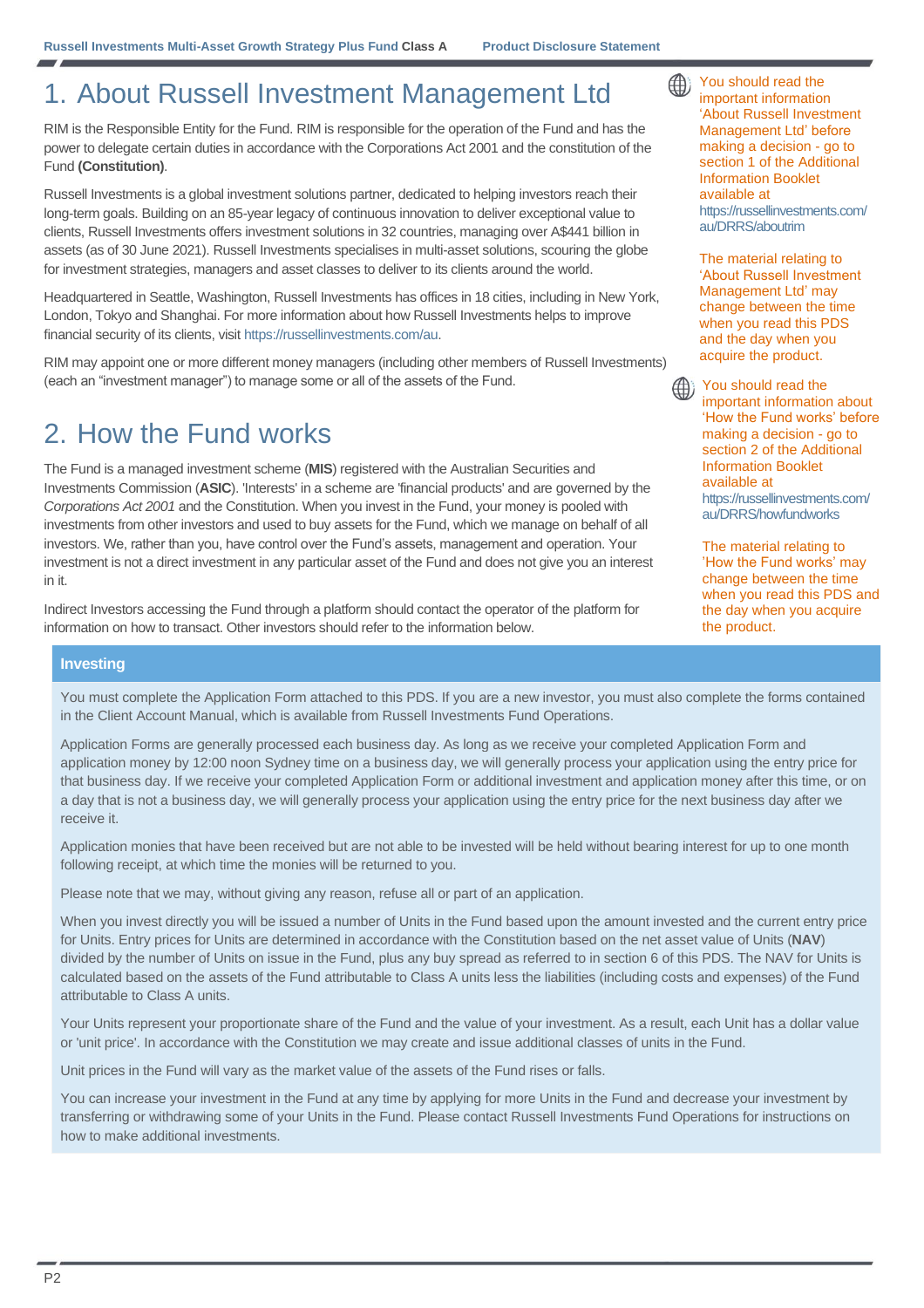#### **Withdrawing**

To withdraw your Units you need to provide us with a written withdrawal request signed by authorised signatories.

Exit prices for Units are determined in accordance with the Constitution based on the NAV divided by the number of Units on issue in the Fund, less any sell spread as referred to in section 6 of this PDS. Withdrawal requests are generally processed each business day. As long as we receive your completed withdrawal request by 12:00 noon Sydney time on a business day, we will generally process the withdrawal request using the exit price for that business day. If we receive a request after this time, or on a day that is not a business day, we will generally process the request using the exit price for the next business day after we receive it.

Withdrawal monies will generally be paid within 14 days of us processing a withdrawal request.

The Constitution allows us more time to process withdrawal requests and pay withdrawal monies than outlined above.

The processing of withdrawal requests may be delayed while a distribution is being determined (see "Distributions" below). Upon resumption of processing, we will generally process your withdrawal request using the exit price for the day we received it.

#### **Suspension of transactions**

In some circumstances, such as where we may suspend the processing of withdrawal requests (including for example, where it is impractical to calculate the exit price due to market closures or trading restrictions) investors will not be able to withdraw their funds within the usual time on request. Withdrawal requests received by us during a period of suspension are deemed to be received on the first business day after cessation of the suspension.

### **Distributions**

Any income of the Fund is usually distributed quarterly. In addition:

- Where there are large withdrawals from the Fund on any one day, we may determine that part of a withdrawal amount consists of income. If this circumstance affects a withdrawal you have made, this will be advised to you in your annual tax statement.
- Where there are large applications to the Fund on any one day, we may determine to calculate and pay a special distribution to all investors of the Fund. If this occurs, you will be issued with a distribution statement.

The distribution amount you will receive for Units will be the pro rata proportion of the income available for distribution to Unitholders, calculated according to the number of Units you hold relative to the number of Units on issue at the relevant time. Unit prices may fall after a distribution. If you invest just before income is distributed, you may find you quickly get back some of your capital as income.

Distributions are reinvested unless you elect otherwise. You can elect to have your distributions paid directly into a nominated Australian bank account by notifying us.

All reinvested distributions are invested at the price next calculated after the distribution is paid. There is no buy/sell spread associated with distribution reinvestment.

Please note that, whilst generally the Fund will distribute income as specified above, there is no guarantee that income will be available for distribution in any distribution period.

## 3. Benefits of investing in the Fund

The Fund is managed by Russell Investments' global multi-asset team, which has a robust record in delivering long-term performance in multi-asset investing across traditional and alternative asset classes and strategies. As an adviser to some of the largest institutional investors in the world, we have spent decades refining our understanding of long-term market behaviour through empirical research and direct observation. When you invest, you gain access to all of this experience and expertise.

We follow a three-step process to create funds that seek to generate returns at an appropriate level of risk:

- 1. We design the optimal mix of investments based on our cutting-edge research into the expected behaviour of securities, markets and currencies, allocating assets strategically to optimise performance and achieve the funds' stated return objectives.
- 2. We construct portfolios to provide diversified exposures to traditional and non-traditional asset classes. In our search for managers, we look for best-in-class investment strategies from around the globe, giving the Fund access to global managers and strategies.
- 3. We manage short-term market impacts through dynamic asset allocation and other sophisticated overlays to best position the Fund for current and expected conditions. This means asset allocations can be quickly adjusted if the portfolio manager perceives the risks to be too high or when attractive new investment options appear, taking advantage of small windows of opportunity.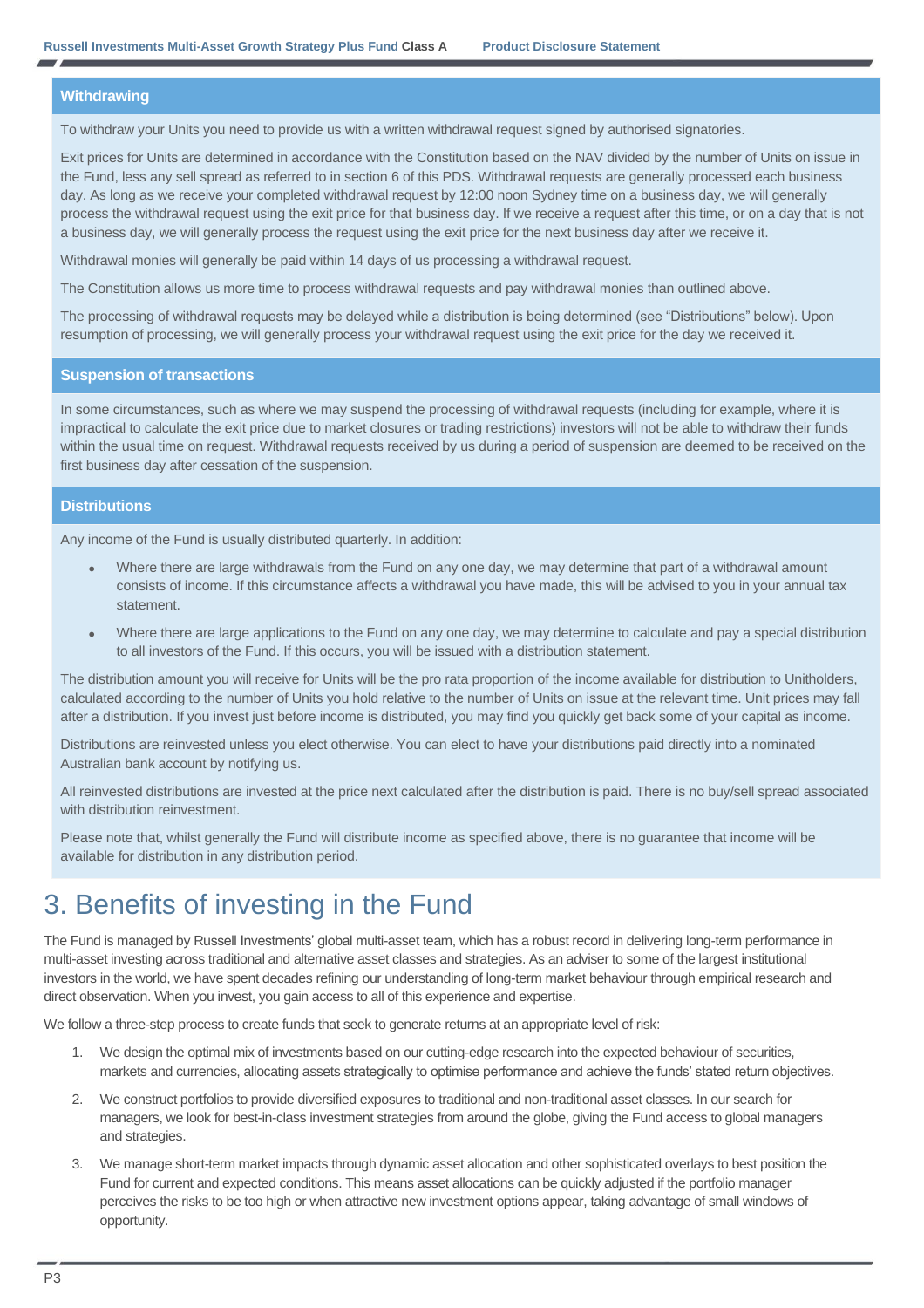# 4. Risks of managed investment schemes

All investments carry risk. Different strategies may carry different levels of risk, depending on the assets that make up the strategy. Assets with the highest long-term returns may also carry the highest level of short term risk. For example, shares and commodities have relatively higher risk, and higher expected return, than fixed interest and cash.

As with most investing, returns are not guaranteed and investors in the Fund may lose some or all of their money. The value of your investment will vary. The level of returns will vary, and future returns may differ from past returns. Laws affecting registered MISs (including the Fund) may change in the future.

Short-term fluctuations in the value of investments are common, particularly with respect to shares and commodities.

The risk/return graph below indicates the relative position of each major asset class.

### **Risk and Return**

Risks may result in loss of income, loss of principal invested and possible delays in repayment.

You could receive back less than you invested and there is no guarantee that you will receive any income.

Also remember that past performance is not a reliable indicator of future performance.



Source: Russell Investment Management Ltd.

Note: The above risk/return graph indicates potential return volatility for different asset classes. Asset classes with higher volatility of returns are considered to have higher risk, but they are generally expected to produce a greater return over the long-term.

### **The significant risks you should be aware of are:**

**Market Risk:** the market price of the Fund's investments may fluctuate as a result of such factors as economic conditions, regulations, sentiment and geopolitical events as well as environmental, social and technological changes. These fluctuations may impact on the value of the investments in the Fund which will impact on the unit price of the Fund.

**Interest rate risk:** the Fund is sensitive to movements in domestic and international interest rates. Generally, the value of fixed income securities will change inversely with changes in interest rates. As interest rates rise, the market value of fixed income securities tends to decrease, and vice versa.

**Currency risk:** the Fund is exposed to foreign assets and is therefore exposed to currency risk. Currency movements may affect the performance of the Fund.

Performance fee risk: performance fees may be charged by us or by an underlying investment manager or underlying fund. Performance fees are based on realised and unrealised gains. Therefore, a performance fee may be paid on unrealised gains that may never subsequently be realised. In addition, performance fees provide an incentive to make investments that carry more risk than those made in the absence of a performance fee.

**Credit risk:** the Fund is exposed to credit risk. Credit risk refers to the issuer of a debt instrument, banks holding cash deposits or the counterparty to a derivatives contract failing to meet an obligation to pay periodic interest, to repay the principal sum at maturity or to otherwise honour its obligations. Unrated or low grade debt securities are generally subject to greater risk of loss of principal and interest than higher rated securities.

Liquidity risk: the Fund may be exposed to assets including other managed investment schemes that have restricted or limited liquidity. In extreme circumstances this may result in delays in processing withdrawal requests due to general market interruptions or inadequate market depth.

**Derivatives risk:** the Fund is exposed to exchange-traded and over-the counter derivative instruments including but not limited to currency forwards and swaps, interest rate and total return swaps and futures and options. Derivatives usually derive their value from the value of a physical asset, interest rate, exchange rate or market index. They can be used to manage certain risks in investment portfolios; however, they can also expose a portfolio to additional risks.

A derivative contract may involve leverage i.e. it provides exposure to a potential gain or loss from a change in the level of the market price of a security, currency or basket index in a notional amount that exceeds the amount of cash or assets required to establish or maintain the derivative contract. Accordingly, derivative instruments can be highly volatile and expose investors to a high risk of loss.



You should read the important information about 'Risks of managed investment schemes' before making a decision. Go to section 4 of the Additional Information Booklet available at [https://russellinvestments.com/a](https://russellinvestments.com/au/DRRS/risks) [u/DRRS/risks](https://russellinvestments.com/au/DRRS/risks) The material relating to 'Risks of managed investment schemes' may change between the time when you read this PDS and the day when you acquire the product.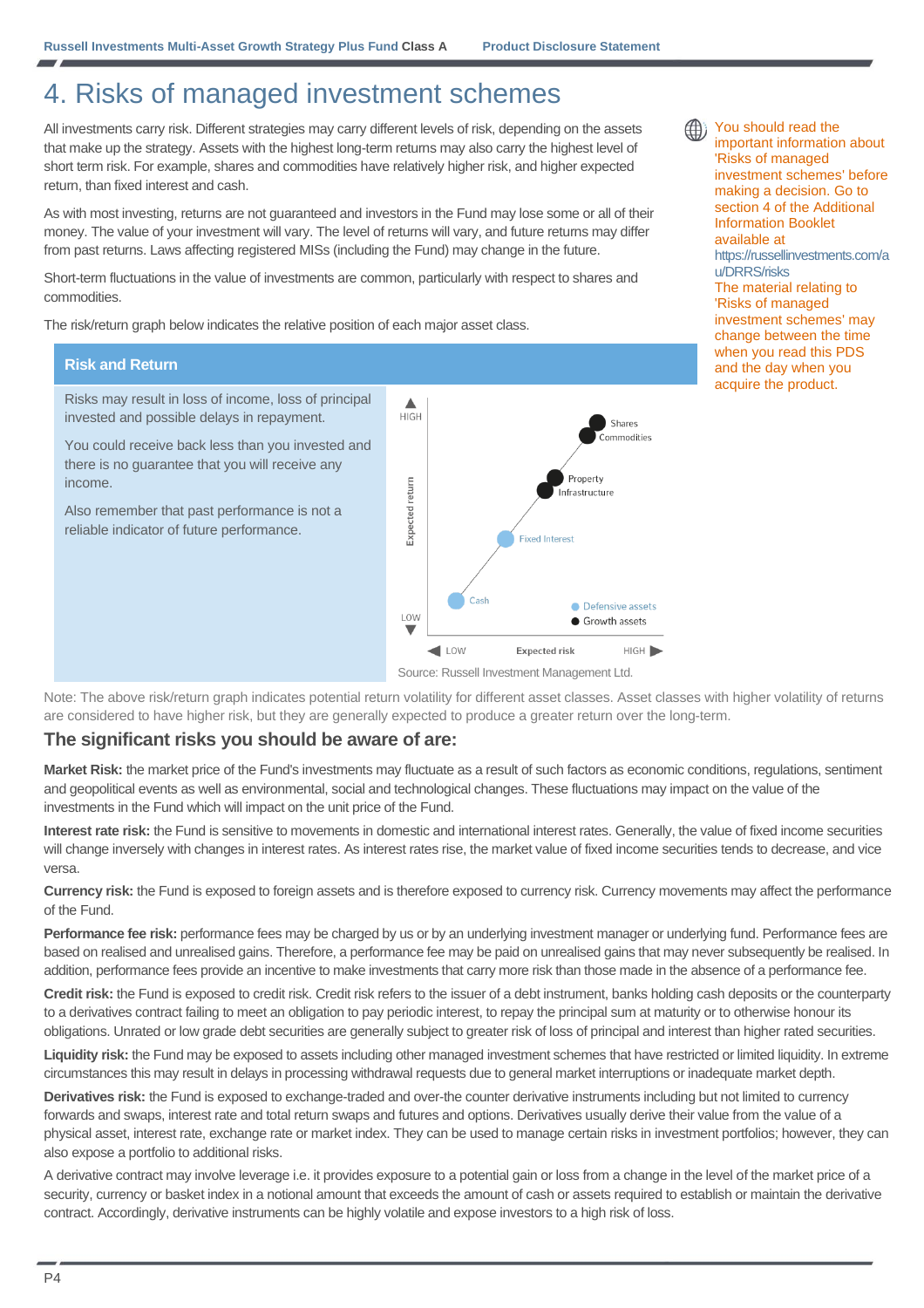**To manage your risks, you should obtain professional investment advice that is tailored to your investment objectives, financial situation and particular needs. The level of risk for each investor will vary depending on a range of factors including age, investment timeframe, where other parts of the investor's wealth are invested and risk tolerance.**

# 5. How we invest your money

**WARNING: You should consider the likely investment return, the risk and your investment timeframe when choosing to invest in the Fund.**

### **Russell Investments Multi-Asset Growth Strategy Plus Fund – Class A ARSN: 160 347 151 APIR: RIM0087AU**

**Asset Allocation Ranges\*\***

**Investment return objective**: To provide a return (after fees and costs) of 5.0% p.a. above inflation over the long term, with a focus on risk management.

**Suitability:** Suitable for investors who are seeking to build wealth over the long term and are willing to accept the possibility of negative returns over the short to medium term.

## **Minimum investment timeframe:**

6 years

**Investment strategy:** The Fund is diversified across a range of asset classes, including equities, fixed income and alternatives, with a dynamic approach to asset allocation^ # . Derivatives may be used to implement investment strategies.



#### **Risk level**\*: Medium

- Please refer to the asset allocation ranges for full details of the parameters surrounding the investment strategy. For up to date information on the Strategic Asset Allocation visi[t https://russellinvestments.com/au.](https://russellinvestments.com/au)
- The risk level assigned to the Fund is based on our assessment of how often the Fund may experience a negative annual return in a 20 year period.
- # The Fund generally gains exposure to these asset classes by investing in a range of underlying funds managed by RIM, other members of Russell Investments or third party investment managers.
- \*\* The actual asset allocation may temporarily fall outside the ranges stated above in certain circumstances, such as asset transitions or extreme market movements.
- You should read the important information about 'How we invest your money', before making a decision go to section 5 of the Additional Information Booklet available at https://russellinvestments.com/au/DRRS/investing The material relating to 'How we invest your money' may change between the time when you read this PDS and the day when you acquire the product.

## 6. Fees and costs

### **DID YOU KNOW?**

**Small differences in both investment performance and fees and costs can have a substantial impact on your long term returns.**

**For example, total annual fees and costs of 2% of your account balance rather than 1% could reduce your final return by up to 20% over a 30 year period (for example reduce it from \$100 000 to \$80 000).**

**You should consider whether features such as superior investment performance or the provision of better member services justify higher fees and costs.**

**You may be able to negotiate to pay lower fees. Ask the Fund or your financial adviser.**

### **TO FIND OUT MORE**

If you would like to find out more, or see the impact of the fees based on your own circumstances, the **Australian Securities and Investments Commission (ASIC)** Moneysmart website (www.moneysmart.gov.au) has a managed funds fee calculator to help you to calculate the effect of fees and costs on account balances and check out different fee options.

You should read the important information about 'Fees and costs' before making a decision - go to section 6 of the Additional Information Booklet available at [https://russellinvestments.co](https://russellinvestments.com/au/DRRS/fees) [m/au/DRRS/fees](https://russellinvestments.com/au/DRRS/fees)

⊕

The material relating to 'Fees and costs' may change between the time when you read this PDS and the day when you acquire the product.

This section shows fees and other costs you may be charged. This information can be used to compare costs between different simple managed investment schemes. These fees and costs can be paid directly from your account or deducted from your investment returns. Taxes are set out in another part of this document. If you are an Indirect Investor investing via a platform, any additional fees that you may be charged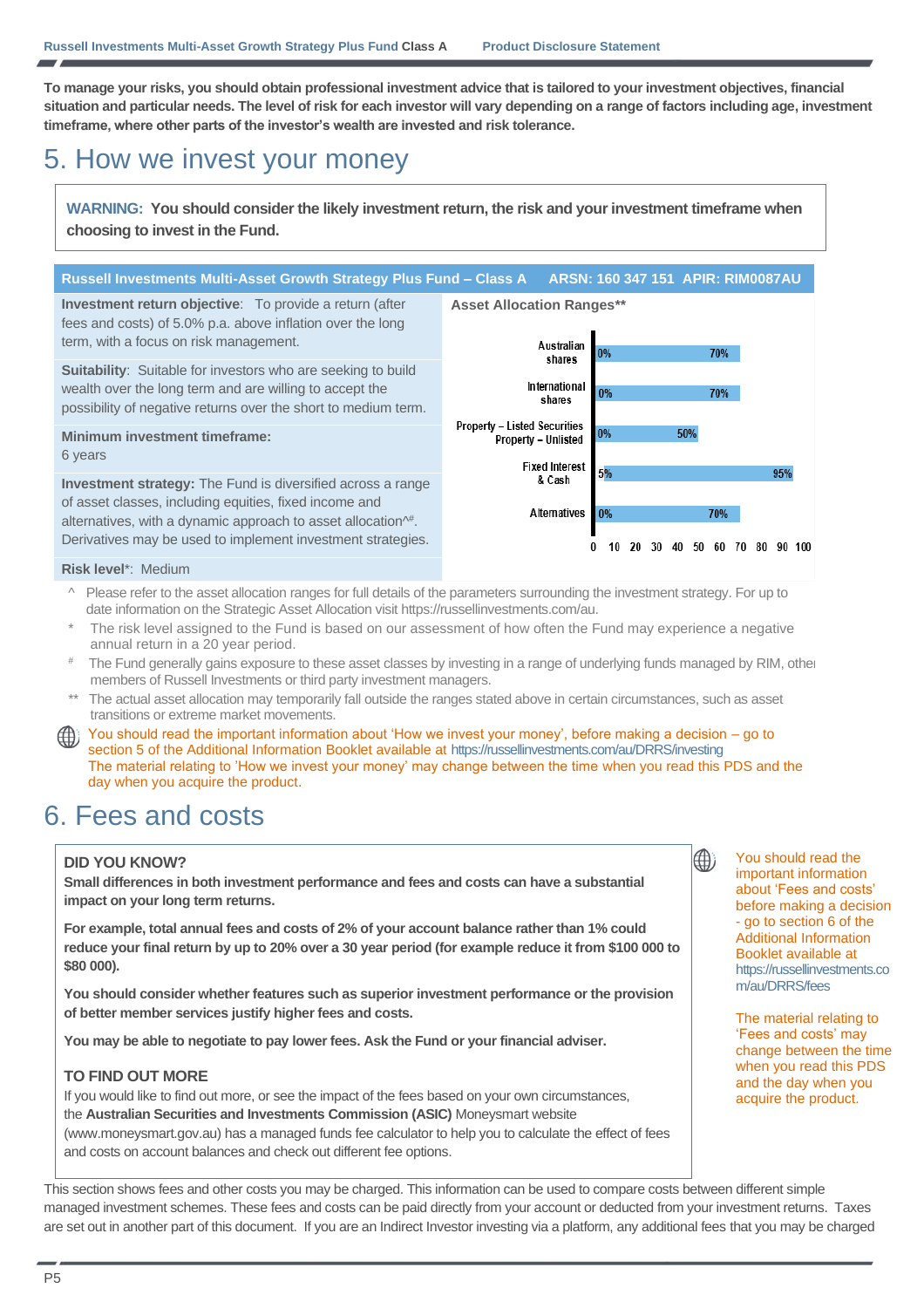by the platform operator should be set out in their offer document.

You should read all the information about fees and costs because it is important to understand their impact on your investment.

## **Fees and costs summary**

| Russell Investments Multi-Asset Growth Strategy Plus Fund - Class A                                                                  |                                                                                                                                                                                                                                                                                                                              |                                                                                                                                                                                                                                                                                                                                                                                                                                                                                                            |  |  |
|--------------------------------------------------------------------------------------------------------------------------------------|------------------------------------------------------------------------------------------------------------------------------------------------------------------------------------------------------------------------------------------------------------------------------------------------------------------------------|------------------------------------------------------------------------------------------------------------------------------------------------------------------------------------------------------------------------------------------------------------------------------------------------------------------------------------------------------------------------------------------------------------------------------------------------------------------------------------------------------------|--|--|
| Type of fee or cost <sup>1</sup>                                                                                                     | <b>Amount</b>                                                                                                                                                                                                                                                                                                                | How and when paid                                                                                                                                                                                                                                                                                                                                                                                                                                                                                          |  |  |
| Ongoing annual fees and costs <sup>3</sup>                                                                                           |                                                                                                                                                                                                                                                                                                                              |                                                                                                                                                                                                                                                                                                                                                                                                                                                                                                            |  |  |
| Management fees and costs<br>The fees and costs for<br>managing your investment                                                      | Estimated to be 1.07% p.a. of the net<br>asset value (NAV) of the Fund<br>comprised of:<br>1. A management fee of 0.96% p.a.<br>of the NAV of the Fund <sup>2</sup> ;<br>2. Estimated indirect costs of 0.07%<br>p.a. of the NAV of the Fund; and<br>3. Estimated expense recoveries of<br>0.03% p.a. of the NAV of the Fund | 1. The management fee is calculated and accrued daily in<br>the unit price and paid monthly in arrears. The<br>management fee for a month is paid on or after the first<br>day of the following month. This fee is payable from the<br>assets of the Fund. The amount of this fee can be<br>negotiated.<br>2. Indirect costs are paid out of the Fund's assets or an<br>underlying fund's assets as and when incurred.<br>3. Expense recoveries are paid out of the Fund's assets<br>as and when incurred. |  |  |
| Performance fees <sup>+</sup><br>Amounts deducted from your<br>investment in relation to the<br>performance of the product           | Estimated to be 0.08% p.a. of the<br>NAV of the Fund <sup>1</sup>                                                                                                                                                                                                                                                            | Performance fees are payable from the assets of the<br>underlying fund as and when incurred calculated and<br>accrued daily in the unit price. <sup>++</sup>                                                                                                                                                                                                                                                                                                                                               |  |  |
| <b>Transaction costs</b><br>The costs incurred by the<br>scheme when buying or<br>selling assets                                     | Estimated to be 0.24% p.a. of the<br>NAV of the Fund <sup>4</sup>                                                                                                                                                                                                                                                            | Transaction costs generally arise when the value of the<br>assets of the Fund are affected by the day-to-day trading of<br>the Fund and are paid out of the assets of the Fund as and<br>when incurred.                                                                                                                                                                                                                                                                                                    |  |  |
|                                                                                                                                      | Member activity related fees and costs (fees for services or when your money moves in or out of the scheme) <sup>3</sup>                                                                                                                                                                                                     |                                                                                                                                                                                                                                                                                                                                                                                                                                                                                                            |  |  |
| Establishment fee<br>The fee to open your<br>investment                                                                              | Nil                                                                                                                                                                                                                                                                                                                          | Not applicable                                                                                                                                                                                                                                                                                                                                                                                                                                                                                             |  |  |
| Contribution fee<br>The fee on each amount<br>contributed to your<br>investment                                                      | Nil                                                                                                                                                                                                                                                                                                                          | Not applicable                                                                                                                                                                                                                                                                                                                                                                                                                                                                                             |  |  |
| <b>Buy-sell spread</b><br>An amount deducted from<br>your investment representing<br>costs incurred in transactions<br>by the scheme | Estimated to be 0.24% of the<br>application amount on application<br>and / 0.23% of the withdrawal<br>amount on withdrawal <sup>5</sup>                                                                                                                                                                                      | Buy/sell spreads apply to the Fund. As at the date of this<br>PDS, a buy spread of 0.24% is charged on each application<br>and a sell spread of 0.23% is charged on each withdrawal.<br>The buy/sell spread is reflected in the buy price and sell price<br>respectively for units in the Fund and is not separately<br>charged to the investor                                                                                                                                                            |  |  |
| Withdrawal fee<br>The fee on each amount you<br>take out of your investment                                                          | Nil                                                                                                                                                                                                                                                                                                                          | Not applicable                                                                                                                                                                                                                                                                                                                                                                                                                                                                                             |  |  |
| Exit fee<br>The fee to close your<br>investment                                                                                      | Nil                                                                                                                                                                                                                                                                                                                          | Not applicable                                                                                                                                                                                                                                                                                                                                                                                                                                                                                             |  |  |
| Switching fee<br>The fee for changing<br>investment options                                                                          | Nil                                                                                                                                                                                                                                                                                                                          | Not applicable                                                                                                                                                                                                                                                                                                                                                                                                                                                                                             |  |  |

<sup>+</sup>RIM does not charge a performance fee at the Fund level, however underlying funds and managers may charge a performance fee. This estimated fee is based on the average of actual performance fees incurred over the past 5 financial years. Please refer to the 'Additional explanation of fees and costs' section in the Additional Information Booklet for further details and the basis for RIM's estimates.

++ Performance fees charged by underlying funds and managers are calculated using different methods and each paid at different time periods.

<sup>1</sup> See 'Additional explanation of fees and costs' below and in the Additional Information Booklet, which forms part of this PDS, for further details on fees and costs that may be payable. Unless otherwise stated, the fees and costs shown are inclusive of GST and net of any applicable input tax credits and reduced input tax credits, and are shown without any other adjustment in relation to any tax deduction available to RIM.

<sup>2</sup> The amount of the management fee may be negotiated if you are a wholesale client pursuant to the Corporations Act. For further information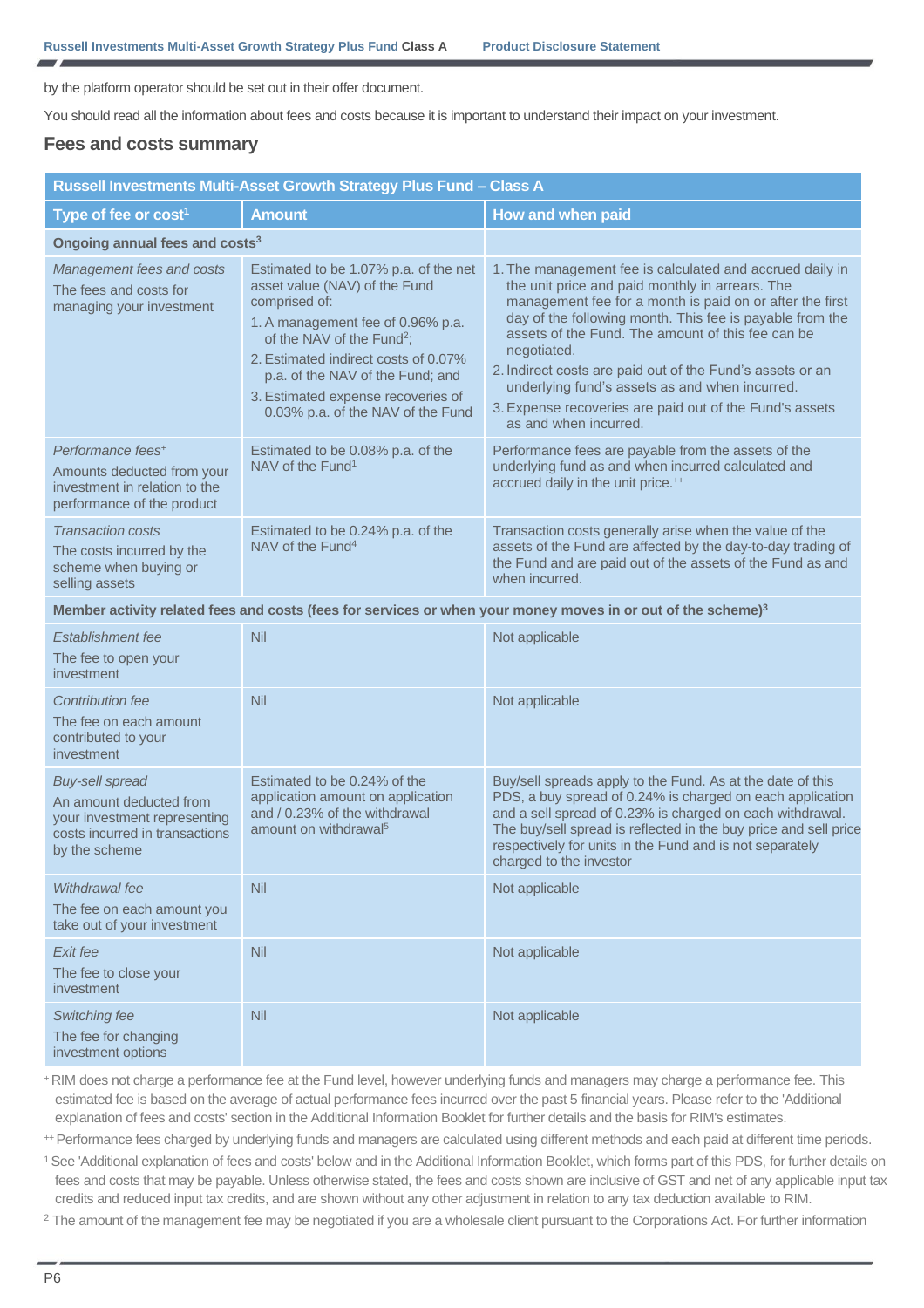refer to 'Different fees' in the 'Additional explanation of fees and costs' section in the Additional Information Booklet.

- <sup>3</sup> All estimates of fees and costs in this section are based on information available as at the date of this PDS. All fees reflect RIM's reasonable estimates of the typical fees for the current financial year. All costs reflect the actual amount incurred for previous financial year and may include RIM's reasonable estimates where information was not available as at the date of this PDS or where RIM was unable to determine the exact amount. These costs can vary from period to period, and the actual costs incurred in future periods may differ from the numbers shown here. Please refer to the 'Additional explanation of fees and costs' section below and in the Additional Information Booklet for more information on fees and costs that may be payable. Management fees and costs may not equal the management fee plus indirect costs plus expense recoveries due to rounding.
- <sup>4</sup> The transaction costs disclosed in this section are shown net of any recovery received by the Fund from the buy/sell spread charged to transacting Unitholders. Please refer to the 'Additional explanation of fees and costs' section in the Additional Information Booklet for further details.
- <sup>5</sup> In estimating the buy/sell spread, RIM has assumed that the applications or withdrawals are made during normal market conditions, as in times of stressed or dislocated market conditions (which are not possible for RIM to predict) the buy/sell spread may increase significantly and it is not possible to reasonably estimate the buy/sell spread that may be applied in such situations. RIM may vary the buy/sell spreads from time to time, including increasing these costs without notice when it is necessary to protect the interests of existing investors and if permitted by law. The updated information will be disclosed on our website. Please refer to the 'Additional explanation of fees and costs' section in the Additional Information Booklet for further details.

## **Example of annual fees and costs for the Russell Investments Multi-Asset Growth Strategy Plus Fund**

This table gives an example of how the ongoing annual fees and costs in the Russell Investments Multi-Asset Growth Strategy Plus Fund can affect your investment over a 1 year period. You should use this table to compare this product with other products offered by managed investment schemes.

| <b>Strategy Plus Fund- Class A</b>            | <b>Example: Russell Investments Multi-Asset Growth</b> | Balance of \$50,000 with total contributions of \$5,000 <sup>1</sup><br>during the year                                                                                                                        |  |
|-----------------------------------------------|--------------------------------------------------------|----------------------------------------------------------------------------------------------------------------------------------------------------------------------------------------------------------------|--|
| <b>Contribution Fee</b>                       | <b>Nil</b>                                             | For every \$5,000 you put in, you will be charged \$0.                                                                                                                                                         |  |
| <b>PLUS</b> Management fees<br>and $costs3,4$ | 1.07% p.a. of the NAV of the Fund                      | And, for every \$50,000 you have in the Fund, you will be charged<br>or have deducted from your investment \$535 each year.                                                                                    |  |
| <b>PLUS</b> Performance fees                  | 0.08% p.a. of the NAV of the Fund                      | And, you will be charged or have deducted from your investment<br>\$40 in performance fees each year                                                                                                           |  |
| <b>PLUS</b> Transaction costs                 | 0.24% p.a. of the NAV of the Fund                      | And, you will be charged or have deducted from your investment<br>\$120 in transaction costs                                                                                                                   |  |
| <b>EQUALS</b> Cost of Fund                    |                                                        | If you had an investment of \$50,000 at the beginning of the year<br>and you put in an additional \$5,000 during that year, then for<br>that year you will be charged fees and costs of \$695 <sup>2,3</sup> . |  |
|                                               |                                                        | What it costs you will depend on the investment option you<br>choose and the fees you negotiate.                                                                                                               |  |

- <sup>1</sup>The additional management fees and costs will be on a pro-rata basis and will vary depending on when you have made the additional investment during the year. This example is prescribed by the Corporations Act, assumes that the \$50,000 is invested for the entire year, the value of the investment is constant over the year and that the additional \$5,000 is invested on the last day of the year (and therefore, the management fees and costs are calculated using an investment balance of \$50,000 only). Please note this is an example only. In practice your actual investment balance will vary daily, and hence the actual management costs charged, will also vary daily.
- Additional fees may apply. A buy/sell spread may also apply to investments into and withdrawals from the Fund, which is not taken into account in this example. Please refer to section 6 of the 'Additional Information Booklet' under 'Fees and costs' for more information.
- <sup>3</sup> All estimates of fees and costs in this section are based on information available as at the date of this PDS. All fees reflect RIM's reasonable estimates of the typical fees for the current financial year. All costs reflect the actual amount incurred for previous financial year and may include RIM's reasonable estimates where information was not available as at the date of this PDS or where RIM was unable to determine the exact amount. Please refer to the 'Additional explanation of fees and costs' section below and in the Additional Information Booklet for more information on fees and costs that may be payable.
- The amount of the management fee may be negotiated if you are a wholesale client pursuant to the Corporations Act. For further information refer to 'Different fees' in the 'Additional explanation of fees and costs' section in the Additional Information Booklet.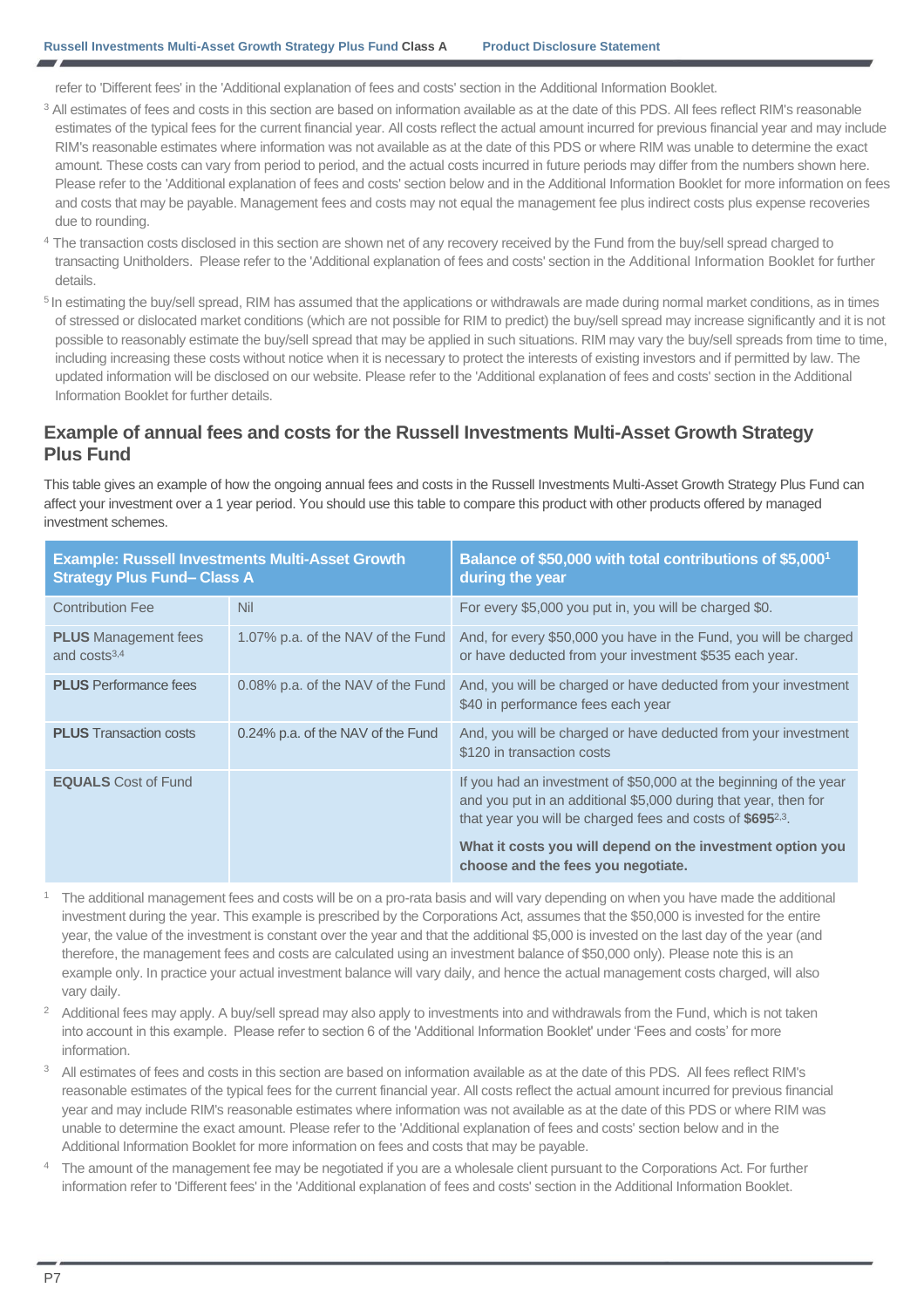**Warning:** If you consult a financial adviser, additional fees may be paid by you. You should refer to the statement of advice provided by your financial adviser in which details of the fees are set out.

## **Additional explanation of fees and costs**

### **Fee changes**

We have the right to change the fees described in this PDS at any time, without your consent, except if required by the Corporations Act. Any increase in the Fund's fees will be communicated to you at least 30 days before it occurs when legally required to do so. All estimates of fees and costs in this section 6 are based on information available as at the date of this PDS. You should refer to the Fund's website<https://russellinvestments.com/au> from time to time for any updates which are not materially adverse to investors.

## 7. How managed investment schemes are taxed

**Warning:** Investing in a registered MIS is likely to have tax consequences and you are strongly advised to seek professional tax advice.

A registered MIS does not generally pay tax on behalf of Australian resident investors, who are assessed for tax on any income and capital gains generated by the registered MIS, and capital gains on disposal of their units in the MIS. Non-resident investors should seek their own specific advice.

Tax laws are subject to change and the tax consequences of investing in the Fund may differ from investor to investor.

# 8. How to apply

#### **Indirect Investors**

For Indirect Investors accessing the Fund through a platform, please contact the operator for this information.

#### **Wholesale Clients**

You need to read this PDS and the additional information that is referenced in this PDS. Then you must complete and sign the Application Form attached to this PDS. Refer to the 'How the Fund works' section for more detail.

#### **Cooling off rights**

Cooling off rights do not apply to investments made pursuant to this PDS. Indirect Investors investing through a platform should consult the PDS of the platform operator in relation to cooling-off terms.

#### **Complaints**

If you make a complaint, we will acknowledge your complaint as soon as practicable after we receive it. We will assess your complaint and inform you of the outcome within 30 days of receiving your complaint. If you have any complaints, please contact us:

The Complaints Manager Russell Investment Management Ltd GPO Box 3279 SYDNEY NSW 2001, Australia

**Email:** [disputeresolution@russellinvestments.com](mailto:disputeresolution@russellinvestments.com) **Fax number:** 1300 768 040 (in Australia): +612 9229 5116 (outside Australia) **Phone number:** (02) 9229 5111 (in Australia): +612 9229 5111 (outside Australia)

We are also a member of an external dispute resolution ("EDR") scheme, which you can contact if we have not resolved an issue to your satisfaction. The scheme we are currently a member of is the Australian Financial Complaints Authority ("AFCA").

AFCA provides fair and independent financial services complaint resolution that is free to consumers.

**Website:** [www.afca.org.au](https://www.afca.org.au/) **Email:** [info@afca.org.au](mailto:info@afca.org.au) **Telephone:** 1800 931 678 (in Australia) **In writing to:** Australian Financial Complaints Authority, GPO Box 3, Melbourne VIC 3001, Australia

If you are an Indirect Investor and you have a complaint about us or the Fund itself, contact your platform operator who is required to take reasonable steps to facilitate dispute resolution between investors and financial product issuers, such as RIM. Alternatively, you can access our dispute resolution system via the contact details above.

You should read the important information about 'How Managed investment schemes are taxed' before making a decision - go to section 7 of the Additional Information Booklet available at

[https://russellinvestments.com/a](http://www.russellinvestments.com.au/DRRS/tax) [u/DRRS/tax](http://www.russellinvestments.com.au/DRRS/tax)

The material relating to 'How Managed investment schemes are taxed' may change between the time when you read this PDS and the day when you acquire the product.

For more information about 'How to apply' go to [https://russellinvestments.com/a](https://russellinvestments.com/au/DRRS/howtoapply) [u/DRRS/howtoapply](https://russellinvestments.com/au/DRRS/howtoapply)